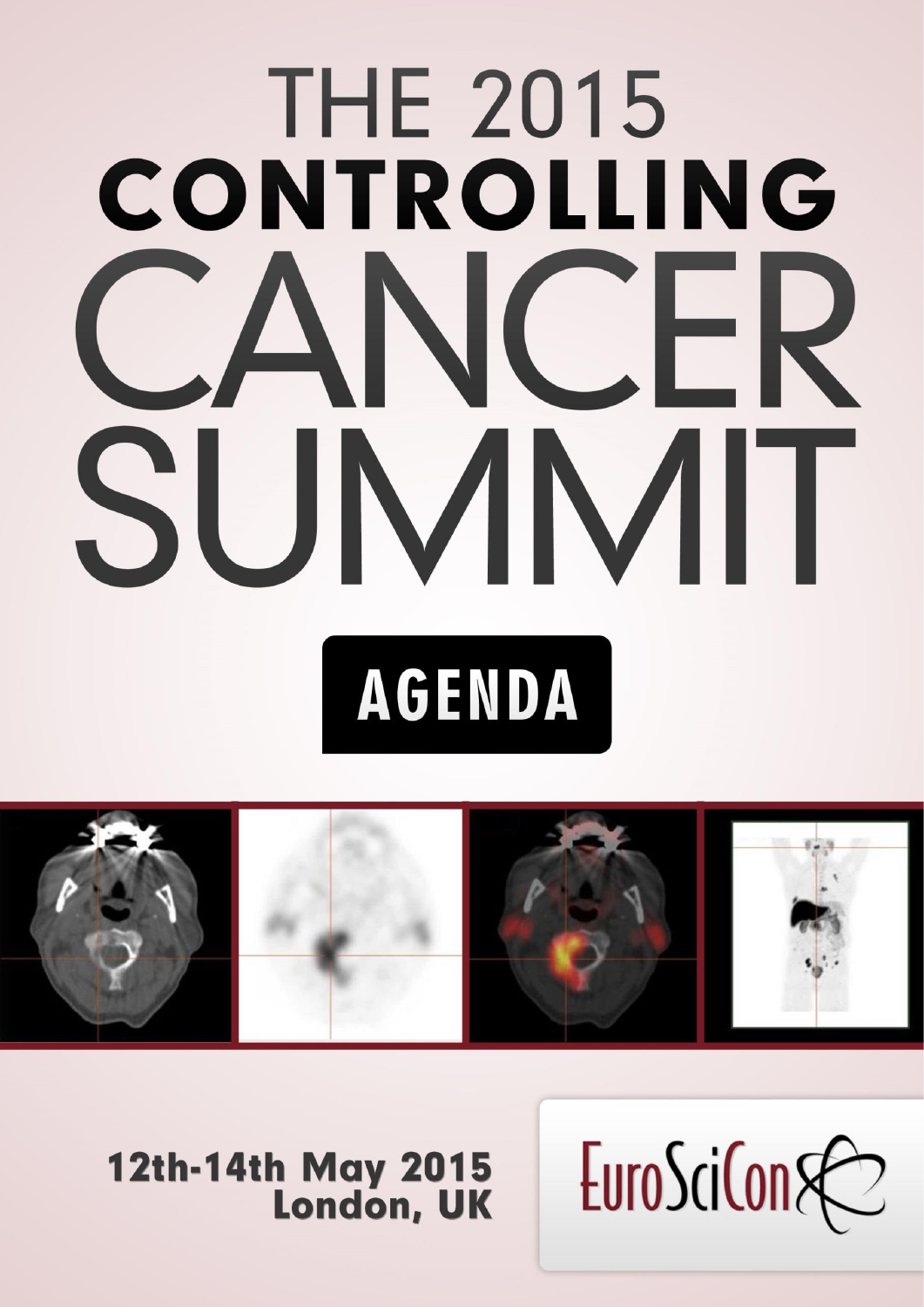With plenty of opportunity for networking and debate, this informal international meeting will bring you up to date with current research and thinking regarding cancer screening, prevention and treatment. Presenters will include Clinicians, Academics and members of the Pharmaceutical industry and we encourage presentations from the wide spectrum of cancer research, development and healthcare professionals.

This event has CPD [accreditation](http://euroscicon.com/CPD)

**This is a draft agenda The agenda will be finalised two weeks before the event** [www.regonline.co.uk/cancer2015](http://www.regonline.co.uk/cancer2015) Hashtag: #cancer2015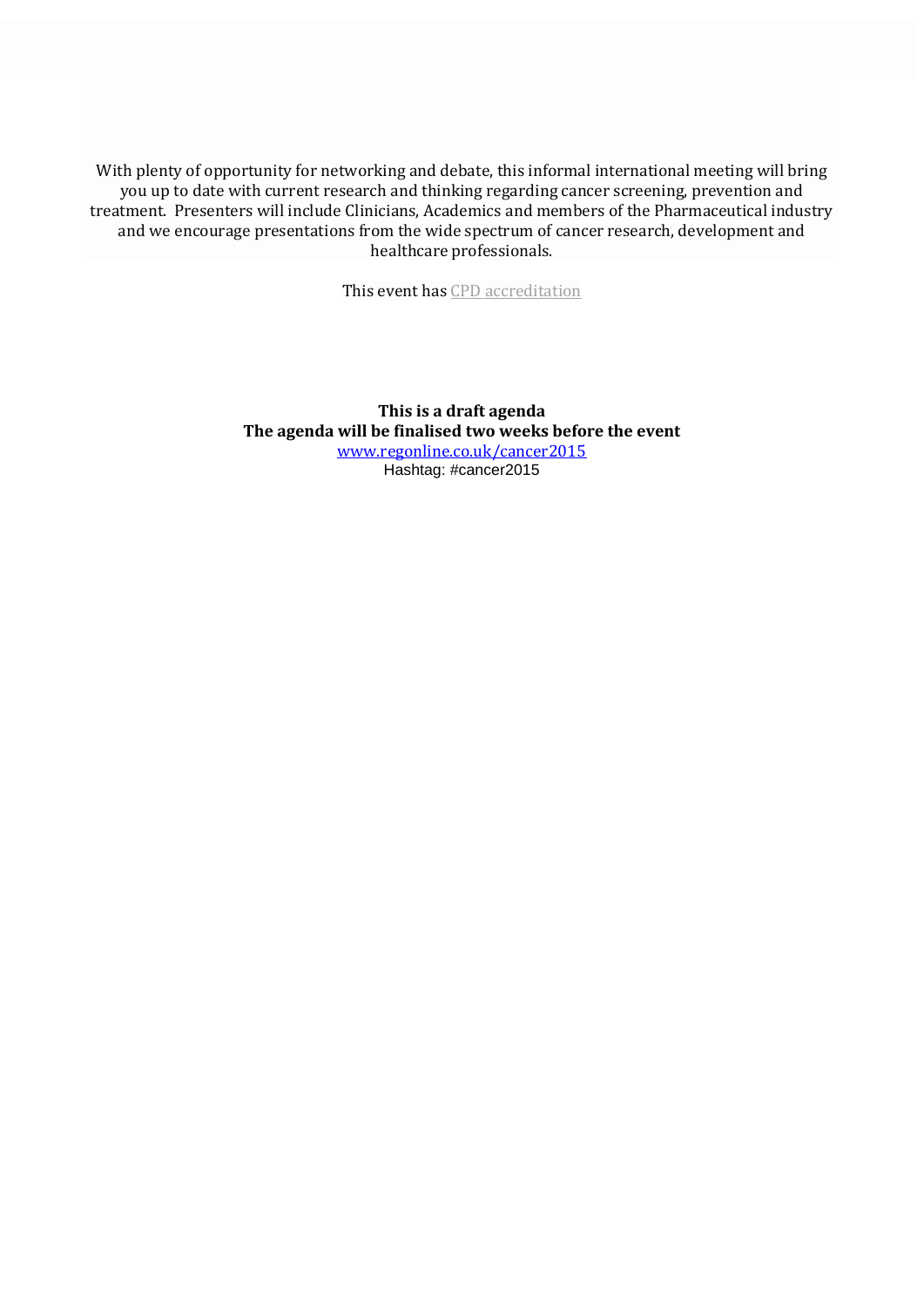| <b>Contents</b>                                                                                                         |  |
|-------------------------------------------------------------------------------------------------------------------------|--|
|                                                                                                                         |  |
|                                                                                                                         |  |
| Cell-mediated anti-cancer immunotherapy; targeting chemotherapy-resistant malignant cells with personalized             |  |
|                                                                                                                         |  |
|                                                                                                                         |  |
| Cancer Causation and Risk Communication: The gap between cancer knowledge and community perceptions 5                   |  |
|                                                                                                                         |  |
|                                                                                                                         |  |
| Novel methods to assess and support older people with cancer; Comprehensive Care for Older People with Cancer (COCOC) 5 |  |
|                                                                                                                         |  |
|                                                                                                                         |  |
| 1st line chemotherapy in treatment of mCRC: FOLFIRI vs FOLFIRI+bevacizumab - single institution experience 6            |  |
|                                                                                                                         |  |
|                                                                                                                         |  |
|                                                                                                                         |  |
| 14:40 - 14:55 MEASURING THE PREVALENCE, SEVERITY AND QUALITY OF LIFE PREDICTORS OF CONCURRENT SYMPTOMS IN               |  |
|                                                                                                                         |  |
|                                                                                                                         |  |
|                                                                                                                         |  |
| Vitamin D binding protein-based immunotherapy leads to reversal of the neoplastic phenotype and suppression of oncogene |  |
|                                                                                                                         |  |
|                                                                                                                         |  |
| ErbB-targeted CAR T-cell immunotherapy of cancer: a strategy to maximize the window of therapeutic opportunity 7        |  |
|                                                                                                                         |  |
|                                                                                                                         |  |
|                                                                                                                         |  |
|                                                                                                                         |  |
|                                                                                                                         |  |
|                                                                                                                         |  |
|                                                                                                                         |  |
|                                                                                                                         |  |
|                                                                                                                         |  |
|                                                                                                                         |  |
|                                                                                                                         |  |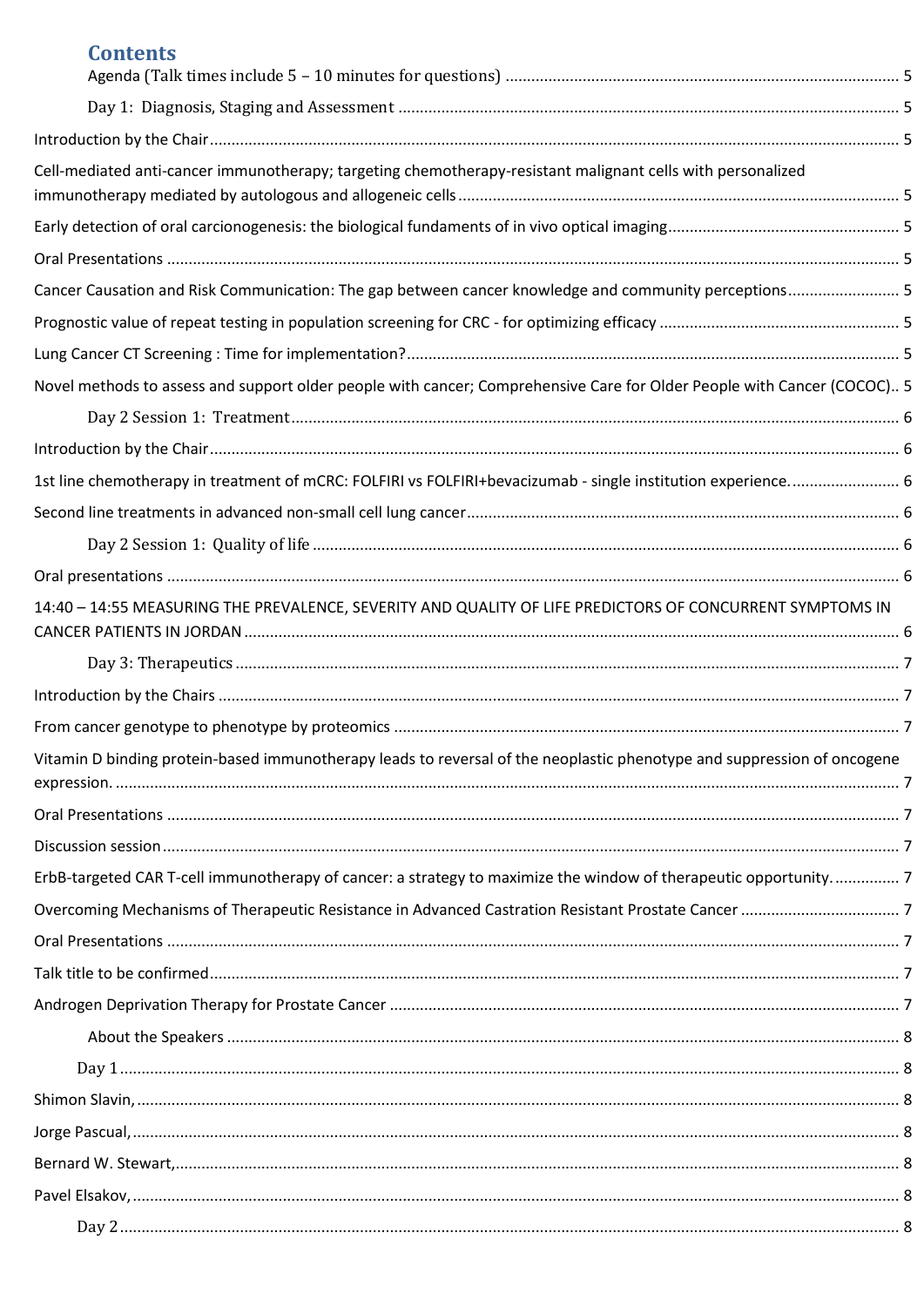| We have a range of vegetarian dishes which are separated from the meat and fish dishes  11 |  |
|--------------------------------------------------------------------------------------------|--|
|                                                                                            |  |
|                                                                                            |  |
|                                                                                            |  |
|                                                                                            |  |
|                                                                                            |  |
|                                                                                            |  |
|                                                                                            |  |
|                                                                                            |  |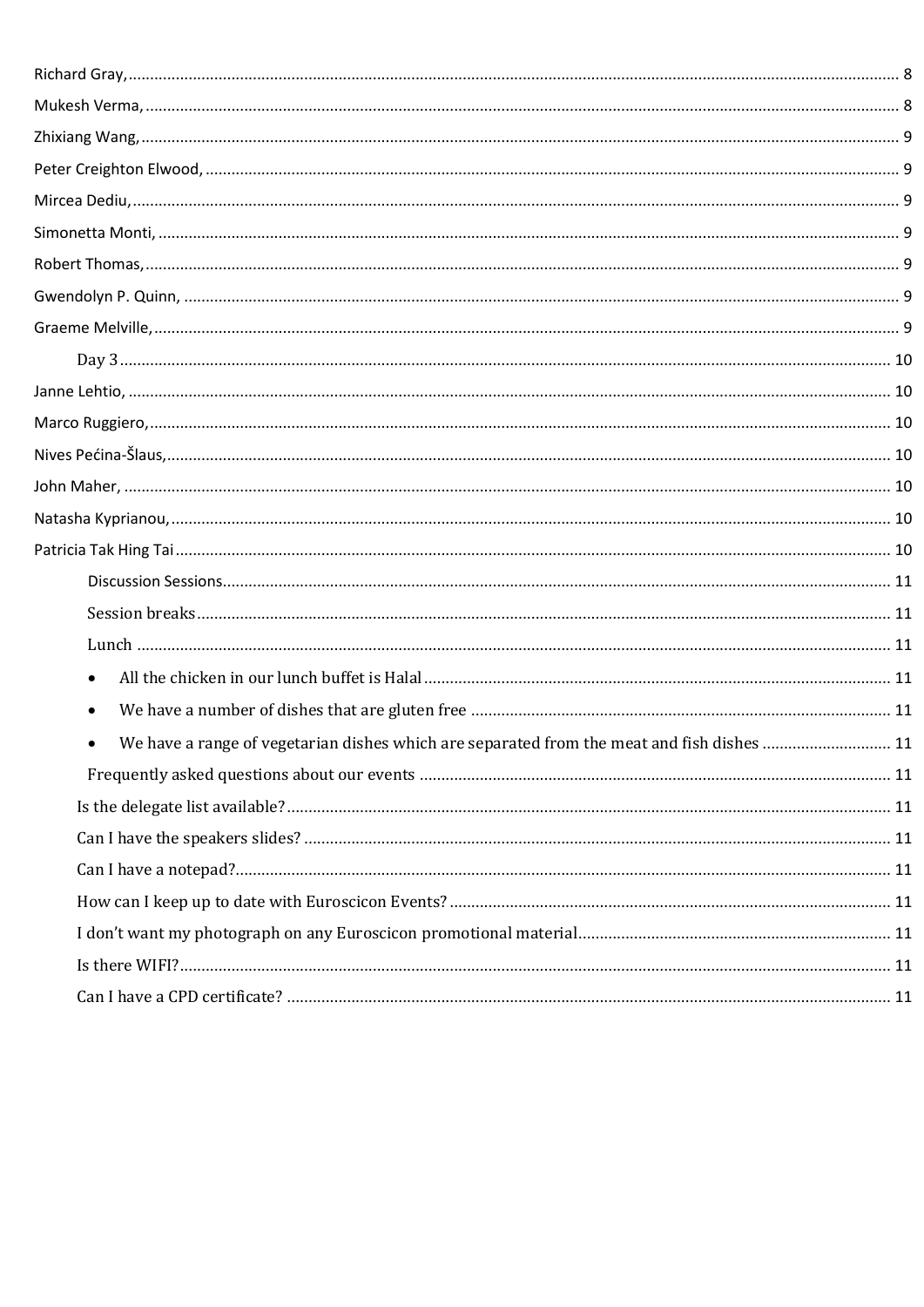# **Agenda(Talk times include 5 – 10 minutes for questions)**

<span id="page-4-9"></span><span id="page-4-8"></span><span id="page-4-7"></span><span id="page-4-6"></span><span id="page-4-5"></span><span id="page-4-4"></span><span id="page-4-3"></span><span id="page-4-2"></span><span id="page-4-1"></span><span id="page-4-0"></span>

| Day 1: Diagnosis, Staging and Assessment |                                                                                                                                                                                                                                 |                                                                                                                                                                                                                                                                                         |  |
|------------------------------------------|---------------------------------------------------------------------------------------------------------------------------------------------------------------------------------------------------------------------------------|-----------------------------------------------------------------------------------------------------------------------------------------------------------------------------------------------------------------------------------------------------------------------------------------|--|
| $09:00 - 09:45$                          | <b>Exhibitions open</b>                                                                                                                                                                                                         | <b>Registration and Refreshments</b>                                                                                                                                                                                                                                                    |  |
| $09:45 - 10:30$                          | <b>Introduction by the Chair</b><br><b>Cell-mediated anti-cancer</b><br>immunotherapy; targeting<br>chemotherapy-resistant malignant<br>cells with personalized<br>immunotherapy mediated by<br>autologous and allogeneic cells | Professor Shimon Slavin, The International<br>Center for Cell Therapy & Cancer<br>Immunotherapy (CTCI), Weizman Center, Tel<br>Aviv, Israel                                                                                                                                             |  |
| $10:30 - 11:00$                          | <b>Current status of minimally invasive</b><br>diagnosis and staging of lung<br>malignancies                                                                                                                                    | Dr Jorge Pascual, MD, Assistant Professor,<br>Mayo Clinic College of Medicine, Mayo Clinic,<br>Florida, USA                                                                                                                                                                             |  |
| $11:00 - 11:30$                          | <b>Session Break</b>                                                                                                                                                                                                            | Speakers' photo, Refreshments, Poster<br>viewing, Sponsors exhibition                                                                                                                                                                                                                   |  |
| $11:30 - 12:00$                          | <b>New Imaging Methods for Assessing</b><br><b>Tumor Response to Therapy</b>                                                                                                                                                    | Dr Richard M. Gore, MD, Professor of<br>Radiology, University of Chicago, Evanston<br>Hospital, Evanston, IL, USA                                                                                                                                                                       |  |
| $12:00 - 12:30$                          | <b>Early detection of oral</b><br>carcionogenesis: the biological<br>fundaments of in vivo optical imaging                                                                                                                      | Professor Rui Amaral Mendes, University of<br>Michigan, Michigan, United States                                                                                                                                                                                                         |  |
| $12:30 - 13:00$                          | <b>Oral Presentations</b>                                                                                                                                                                                                       |                                                                                                                                                                                                                                                                                         |  |
| $13:00 - 14:00$                          | <b>Session Break</b>                                                                                                                                                                                                            | Lunch, Poster viewing, Sponsors exhibition                                                                                                                                                                                                                                              |  |
| $14:00 - 14:30$                          | <b>Discussion session</b>                                                                                                                                                                                                       |                                                                                                                                                                                                                                                                                         |  |
| $14:30 - 15:00$                          | <b>Cancer Causation and Risk</b><br><b>Communication: The gap between</b><br>cancer knowledge and community<br>perceptions                                                                                                      | Dr Bernard W. Stewart PhD FRACI DipLaw,<br>Professor, Faculty of Medicine, UNSW and<br>Head, Cancer Control Program, South East<br>Sydney Public Health Unit, Locked Bag 88,<br>Randwick, Australia                                                                                     |  |
| $15:00 - 15:30$                          | Prognostic value of repeat testing in<br>population screening for CRC - for<br>optimizing efficacy                                                                                                                              | Dr Pavel Elsakov MD PhD, State Reserch<br>Institute, Innovative Medicine Center, Vilnius,<br>Lithuania                                                                                                                                                                                  |  |
| $15:30 - 16:00$                          | <b>Session Break</b>                                                                                                                                                                                                            | Refreshments, Last poster viewing, Last<br>Sponsors exhibition                                                                                                                                                                                                                          |  |
| $16:00 - 16:30$                          | <b>Lung Cancer CT Screening: Time for</b><br>implementation?                                                                                                                                                                    | Professor John K Field, Director of Research,<br>Roy Castle Lung Cancer Research Programme<br>The University of Liverpool, Cancer Research<br>Centre Department of Molecular and Clinical<br>Cancer Medicine, Institute of Translational<br>Medicine Roy castle Building, Liverpool, UK |  |
| $16:30 - 17:00$                          | <b>Novel methods to assess and support</b><br>older people with cancer;<br><b>Comprehensive Care for Older People</b><br>with Cancer (COCOC)                                                                                    | Professor Margot Ann Gosney, University of<br>Reading, Clinical Health Sciences, Reading,<br>UK                                                                                                                                                                                         |  |
| 17:00                                    | <b>Chairman's Summing Up</b>                                                                                                                                                                                                    | <b>Close of Session</b>                                                                                                                                                                                                                                                                 |  |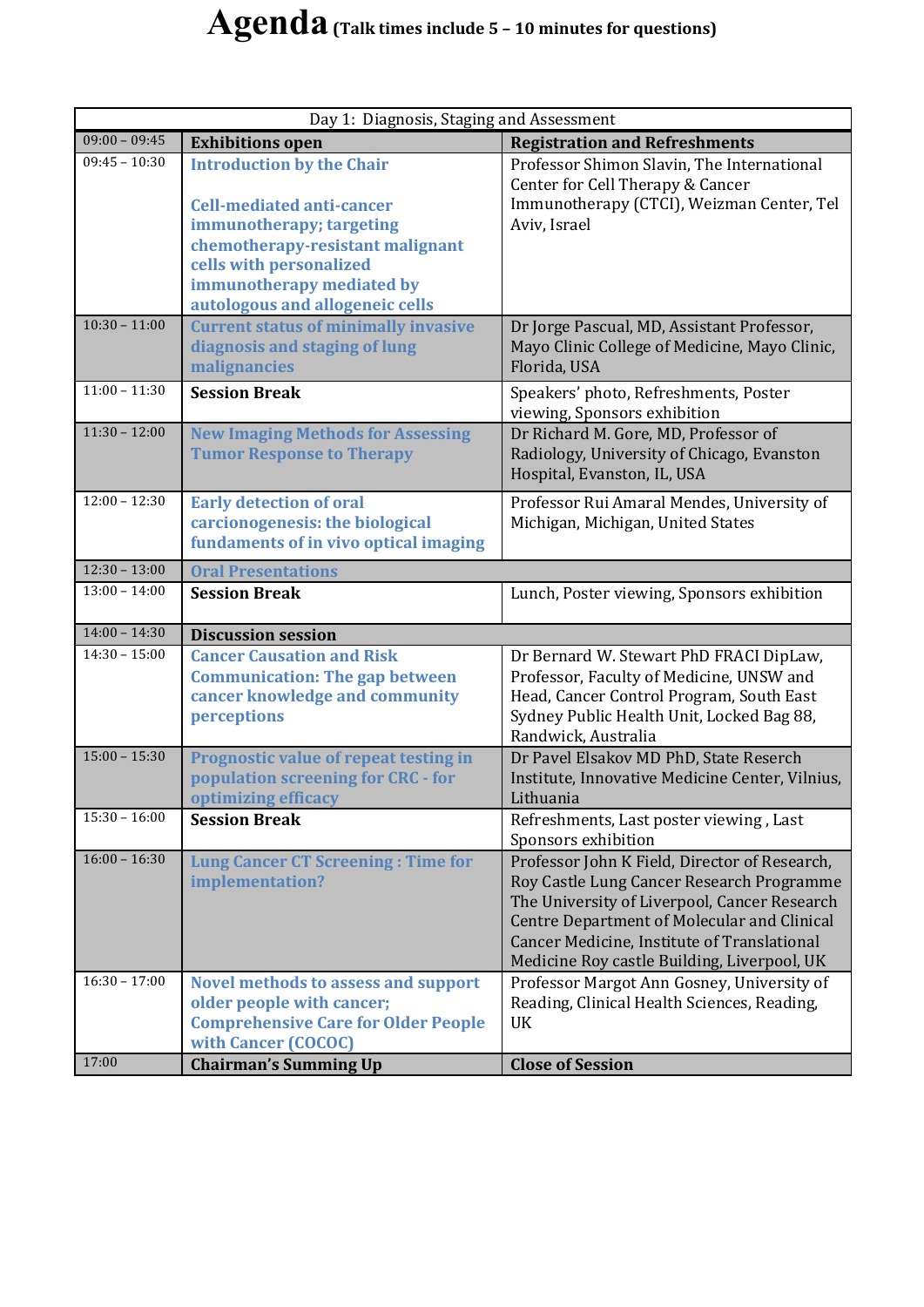<span id="page-5-6"></span><span id="page-5-5"></span><span id="page-5-4"></span><span id="page-5-3"></span><span id="page-5-2"></span><span id="page-5-1"></span><span id="page-5-0"></span>

| Day 2 Session 1: Treatment |                                                                                     |                                                                                                    |  |  |
|----------------------------|-------------------------------------------------------------------------------------|----------------------------------------------------------------------------------------------------|--|--|
| $09:00 - 09:30$            | <b>Exhibitions open</b>                                                             | <b>Registration and Refreshments</b>                                                               |  |  |
| $09:30 - 09:40$            | <b>Introduction by the Chair</b>                                                    | <b>TBC</b>                                                                                         |  |  |
| $09:40 - 10:00$            | The Role of Intraoperative Radiation in                                             | Dr Richard Gray, Consultant, Section of Surgical                                                   |  |  |
|                            | <b>Retroperitoneal Sarcoma</b>                                                      | Oncology, Mayo Clinic, US                                                                          |  |  |
| $10:00 - 10:20$            | <b>EWAS and GWAS go together in cancer</b>                                          | Dr Mukesh Verma, Ph.D, National Cancer Institute                                                   |  |  |
|                            | control                                                                             | (NCI), National Institutes of Health (NIH),                                                        |  |  |
| $10:20 - 10:40$            |                                                                                     | Bethesda, MD, USA<br>Professor Zhixiang Wang, PhD, Faculty of                                      |  |  |
|                            | <b>Breast Cancer, Chemo-resistance and ErbB</b><br>receptors                        | Medicine and Dentistry, University of Alberta,                                                     |  |  |
|                            |                                                                                     | Edmonton, Canada                                                                                   |  |  |
| $10:40 - 11:00$            | <b>Session Break</b>                                                                | Speakers' photo, Refreshments, Poster viewing,                                                     |  |  |
|                            |                                                                                     | Sponsors exhibition                                                                                |  |  |
| $11:00 - 11:20$            | Low-dose aspirin in the prevention and the                                          | Professor Peter Creighton Elwood, Cardiff                                                          |  |  |
|                            | treatment of cancer: a review of                                                    | University, Penylan, Cardiff, United Kingdom                                                       |  |  |
|                            | observational and randomised evidence.                                              |                                                                                                    |  |  |
| $11:20 - 12:10$            | <b>Oral Presentations</b>                                                           |                                                                                                    |  |  |
| $12:10 - 12:30$            | 1st line chemotherapy in treatment of                                               | Dr Zoran Rakusic, MD, PhD, Head of Clinical Ward,                                                  |  |  |
|                            | mCRC: FOLFIRI vs FOLFIRI+bevacizumab -                                              | Department of Oncology, University of Zagreb,                                                      |  |  |
| $12:30 - 12:50$            | single institution experience.<br>Second line treatments in advanced non-           | Croatia<br>Dr. Mircea Dediu MDPhD, Medical Oncology                                                |  |  |
|                            | small cell lung cancer                                                              | senior consultant, Chief of Medical Oncology                                                       |  |  |
|                            |                                                                                     | Department, Institute of Oncology" Alexandru                                                       |  |  |
|                            |                                                                                     | Trestioreanu" Bucharest, Bucharest, Romania                                                        |  |  |
| $12:50 - 13:10$            | <b>Experience of the European Institute of</b>                                      | Dr Simonetta Monti, Senior Assistant, Medico                                                       |  |  |
|                            | <b>Oncology in the use of intra-operative</b>                                       | Assistente, Senology Division, Reparto di                                                          |  |  |
|                            | radiotherapy with electrons (ELIOT)                                                 | Senologia, Milano, Italy                                                                           |  |  |
| $13:10 - 13:50$            | <b>Session Break</b>                                                                | Lunch, Poster viewing, Sponsors exhibition                                                         |  |  |
| $13:50 - 14:00$            | Day 2 Session 1: Quality of life                                                    |                                                                                                    |  |  |
|                            | <b>Introduction by the chair</b>                                                    | Professor Robert Thomas, Consultant Oncologist,<br>Cranfield University, Bedford and Addenbrooke's |  |  |
|                            |                                                                                     | Cambridge University, Hospitals, UK                                                                |  |  |
| $14:00 - 14:20$            | <b>Measuring Quality of Survival and Impact</b>                                     | <b>Stacie Hudgens</b>                                                                              |  |  |
|                            | of Adverse Events on Quality of Life in                                             | And                                                                                                |  |  |
|                            | <b>Metastatic Disease</b>                                                           |                                                                                                    |  |  |
| $14:20 - 14:40$            | <b>Nutritional supplement in patients with</b>                                      | Dr. Anna Forsythe<br>Professor Robert Thomas, Consultant Oncologist,                               |  |  |
|                            | cancer                                                                              | Cranfield University, Bedford and Addenbrooke's                                                    |  |  |
|                            |                                                                                     | Cambridge University, Hospitals, UK                                                                |  |  |
| $14:40 - 15:30$            | <b>Oral presentations</b>                                                           |                                                                                                    |  |  |
|                            |                                                                                     |                                                                                                    |  |  |
|                            |                                                                                     | 14:40 - 14:55 MEASURING THE PREVALENCE, SEVERITY AND QUALITY OF LIFE PREDICTORS                    |  |  |
|                            | OF CONCURRENT SYMPTOMS IN CANCER PATIENTS IN JORDAN                                 |                                                                                                    |  |  |
|                            | M. Al Qadire, M. Al Khalaileh                                                       |                                                                                                    |  |  |
|                            | Al al-Bayt University, Mafraq 25113, Jordan                                         |                                                                                                    |  |  |
|                            | TBC                                                                                 |                                                                                                    |  |  |
| $15:30 - 16:00$            | <b>Session Break</b>                                                                | Refreshments, Last poster viewing                                                                  |  |  |
|                            |                                                                                     | Last Sponsors exhibition                                                                           |  |  |
| $16:00 - 16:20$            | Role of balloons, fiducial markers, and                                             | Professor. Raymond Miralbell, Chef de service,                                                     |  |  |
|                            | spacers for a reliable targeting and an<br>optimized image guided stereotactic body | Service de radio-oncologie, Hôpitaux<br>universitaires de Genève, Genève, Switzerland              |  |  |
|                            | radiotherapy for prostate cancer                                                    |                                                                                                    |  |  |
| $16:20 - 16:40$            | <b>Reproductive health issues in adolescent</b>                                     | Professor Gwendolyn P. Quinn, Ph.D., University                                                    |  |  |
|                            | and young adult cancer survivors                                                    | of South Florida, Morsani College of Medicine,                                                     |  |  |
|                            |                                                                                     | Tampa, FL, USA                                                                                     |  |  |
| $16:40 - 17:00$            | Targeted alpha therapy for cancer & the                                             | Dr Graeme Melville, Macquarie University,                                                          |  |  |
|                            | use of radioisotopes                                                                | Sydney, Australia                                                                                  |  |  |
| 17:00                      | <b>Chairman's Summing Up</b>                                                        | <b>Close of Session</b>                                                                            |  |  |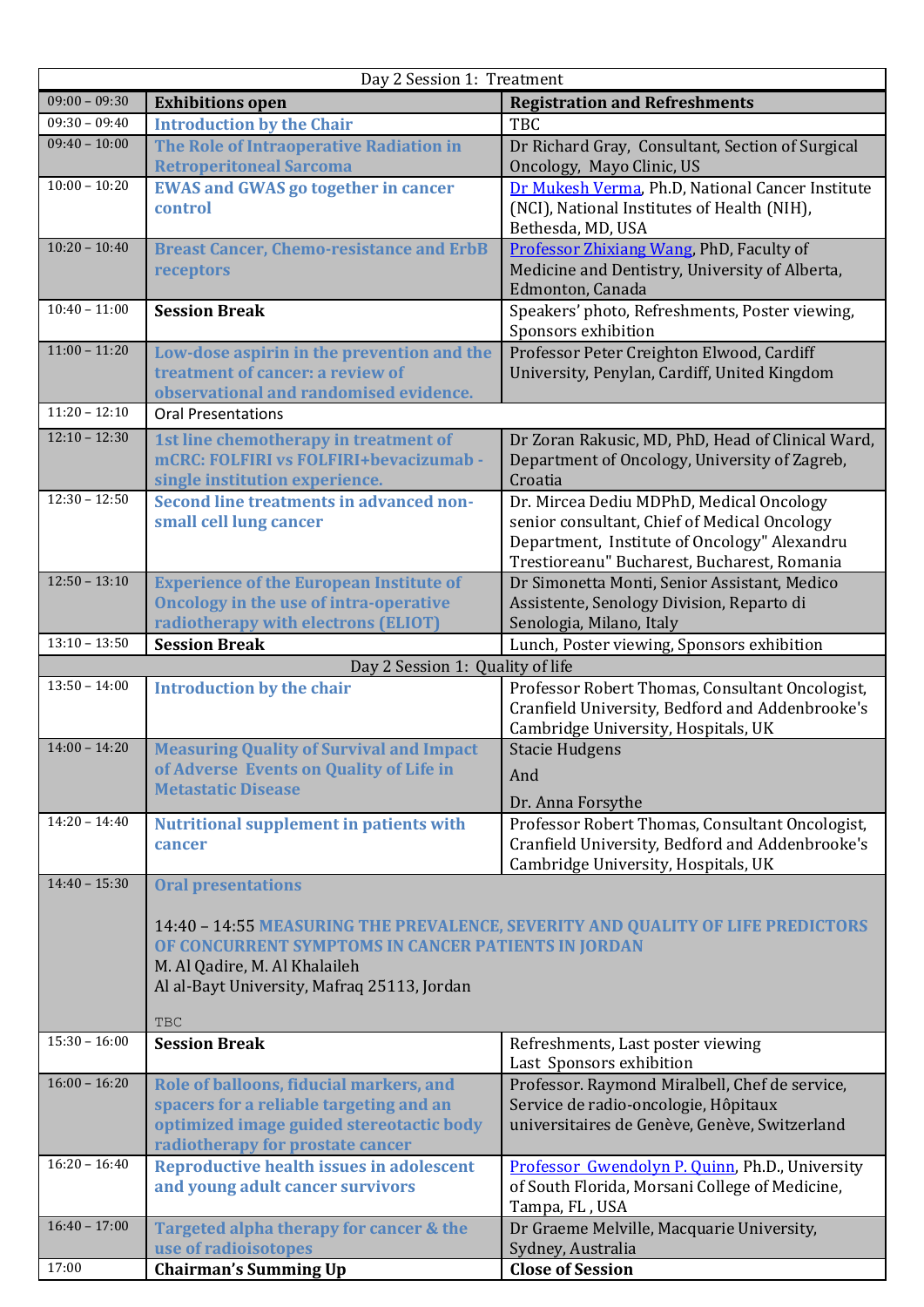<span id="page-6-10"></span><span id="page-6-9"></span><span id="page-6-8"></span><span id="page-6-7"></span><span id="page-6-6"></span><span id="page-6-5"></span><span id="page-6-4"></span><span id="page-6-3"></span><span id="page-6-2"></span><span id="page-6-1"></span><span id="page-6-0"></span>

| Day 3: Therapeutics |                                                                                                                                                     |                                                                                                                                                                                                                                                                                                                           |  |  |
|---------------------|-----------------------------------------------------------------------------------------------------------------------------------------------------|---------------------------------------------------------------------------------------------------------------------------------------------------------------------------------------------------------------------------------------------------------------------------------------------------------------------------|--|--|
| $09:00 - 09:45$     | <b>Exhibitions open</b>                                                                                                                             | <b>Registration and Refreshments</b>                                                                                                                                                                                                                                                                                      |  |  |
| $09:45 - 10:00$     | <b>Introduction by the Chairs</b>                                                                                                                   | Dr Sophia Karagiannis, King's College<br>London School of Medicine, Guy's Tower,<br>Guy's Hospital, London and Dr Ann White<br>Antibody and Vaccine Group, Southampton<br>University Hospital, UK                                                                                                                         |  |  |
| $10:00 - 10:30$     | From cancer genotype to phenotype by<br>proteomics                                                                                                  | Associate Professor Janne Lehtio,<br>Karolinska Institutet, SciLifeLab,<br>Stockholm, Sweden                                                                                                                                                                                                                              |  |  |
| $10:30 - 11:00$     | <b>Vitamin D binding protein-based</b><br>immunotherapy leads to reversal of the<br>neoplastic phenotype and suppression of<br>oncogene expression. | Dr Marco Ruggiero, Department of<br><b>Experimental and Clinical Biomedical</b><br>Sciences, University of Firenze, Firenze,<br>Italy                                                                                                                                                                                     |  |  |
| $11:00 - 11:30$     | <b>Session Break</b>                                                                                                                                | Speakers' photo, Refreshment, Poster<br>viewing, Sponsors exhibition                                                                                                                                                                                                                                                      |  |  |
| $11:30 - 12:00$     | <b>Involvement of key components of wnt</b><br>signalling in human astrocytic brain<br>tumours                                                      | Professor. Dr. sc. Nives Pećina-Šlaus,<br>Department of Biology, Laboratory for<br>Neurooncology, Croatian Institute for Brain<br>Research, Medical School University of<br>Zagreb, Zagreb, Croatia                                                                                                                       |  |  |
| $12:00 - 12:30$     | <b>Oral Presentations</b>                                                                                                                           |                                                                                                                                                                                                                                                                                                                           |  |  |
| $12:30 - 13:30$     | <b>Session Break</b>                                                                                                                                | Lunch, Poster viewing, Sponsors exhibition                                                                                                                                                                                                                                                                                |  |  |
| $13:30 - 14:00$     | <b>Discussion session</b>                                                                                                                           |                                                                                                                                                                                                                                                                                                                           |  |  |
| $14:00 - 14:30$     | <b>ErbB-targeted CAR T-cell</b><br>immunotherapy of cancer: a strategy to<br>maximize the window of therapeutic<br>opportunity.                     | Dr John Maher, Senior Lecturer in<br>Immunology, NIHR Biomedical Research<br>Centre at Guy <sup>1</sup> s and St Thomas <sup>1</sup> NHS<br>Foundation, Trust and King <sup>1</sup> s College<br>London, Research Oncology, Division of<br>Cancer Studies, Guy's Hospital campus, St<br>Thomas St, London, United Kingdom |  |  |
| $14:30 - 15:00$     | <b>Overcoming Mechanisms of Therapeutic</b><br><b>Resistance in Advanced Castration</b><br><b>Resistant Prostate Cancer</b>                         | Dr Natasha Kyprianou, James F. Hardymon<br>Chair in Urology Research, Professor of<br>Urology, Molecular Biochemistry,<br>Pathology and Toxicology, Combs, Rm 306,<br>University of Kentucky College of Medicine,<br>Lexington, KY, US                                                                                    |  |  |
| $15:00 - 15:30$     | <b>Session Break</b>                                                                                                                                | Refreshments<br>Last poster viewing<br>Last Sponsors exhibition                                                                                                                                                                                                                                                           |  |  |
| $15:30 - 16:00$     | <b>Oral Presentations</b>                                                                                                                           |                                                                                                                                                                                                                                                                                                                           |  |  |
| $16:00 - 16:30$     | <b>Talk title to be confirmed</b>                                                                                                                   | Dr Ian Hastings, TBC                                                                                                                                                                                                                                                                                                      |  |  |
| $16:30 - 17:00$     | <b>Androgen Deprivation Therapy for</b><br><b>Prostate Cancer</b>                                                                                   | Professor Patricia Tak Hing Tai, University<br>of Saskatchewan, Regina, Saskatchewan,<br>Canada                                                                                                                                                                                                                           |  |  |
| 17:00               | <b>Chairman's Summing Up</b>                                                                                                                        | <b>Close of Meeting</b>                                                                                                                                                                                                                                                                                                   |  |  |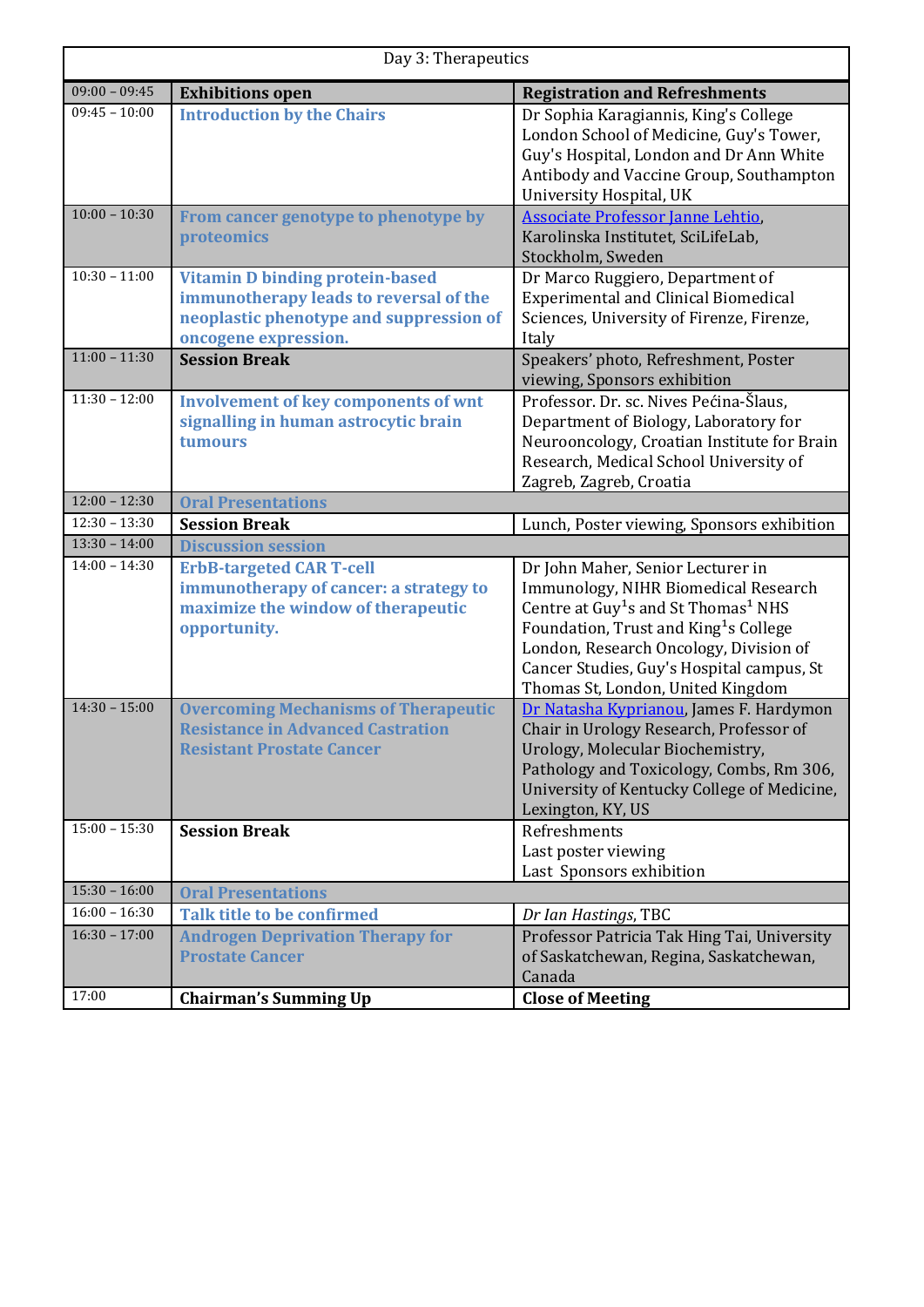# <span id="page-7-0"></span>**About the Speakers**

## <span id="page-7-1"></span>**Day 1**

<span id="page-7-2"></span>**Shimon Slavin,** The International Center for Cell Therapy & Cancer Immunotherapy (CTCI), Weizman Center, Tel Aviv, Israel

Shimon Slavin, MD, Professor of Medicine, pioneered the use of personalized anti-cancer immunotherapy mediated by donor lymphocytes and innovative methods for stem cell transplantation for malignant and non-malignant disorders, including treatment of autoimmune diseases and induction of transplantation tolerance to bone marrow and organ allografts. More recently, Slavin pioneered the use of multi-potent mesenchymal stromal cell for regenerative medicine. Slavin authors 4 books, 660 scientific publications and serves on many editorial boards and many national and international advisory boards. Slavin received many international awards in recognition of his contributions for treatment of malignant and non-malignant disorders.

<span id="page-7-3"></span>**Jorge Pascual,** MD, Assistant Professor, Mayo Clinic College of Medicine, Division of Pulmonary and Critical Care Medicine, Mayo Clinic, Florida, USA

<span id="page-7-4"></span>**Bernard W. Stewart,** PhD FRACI DipLaw, Professor, Faculty of Medicine, UNSW and Head, Cancer Control Program, South East Sydney Public Health Unit, Locked Bag 88, Randwick, Australia Bernard Stewart has an MSc from University of New South Wales (UNSW) and PhD from University of London and is currently Head, Cancer Control Program at South Eastern Sydney Public Health Unit. He has a professorial appointment in Faculty of Medicine, UNSW. His research focus is prevention of cancer attributable to environmental exposures. Professor Stewart is a Fellow of the Royal Australian Chemical Institute and in 2010 was admitted as a lawyer. For International Agency for Research on Cancer (IARC), he has been involved with the IARC Monographs on Carcinogenic Risks program and most recently coedited World Cancer Report 2014.

<span id="page-7-5"></span>**Pavel Elsakov,** MD PhD, State Research Institute, Innovative Medicine Center, Vilnius, Lithuania Pavel Elsakov (1957.05.08) M.D, PhD. Lithuania.

Specialist in Gastroenterology and Oncology.

1) Vilnius Centre Policlinic. Diagnostics Centre.

2) State Research Institute. Innovative Medicine Centre.

In 1995 year (Lithuania) obtained PhD degree.

He is a member of UICC fellows association.

Awarded of UICC found ICRETT grants 1992 (Israel), 1997 (Israel), 2003 (France).

Awarded of Nordic Baltic found grants 1994, 1998 years (Denmark).

His main areas of interest are hereditary cancer and colorectal cancer detection and prevention.

He published more than the 50 national and international research publications.

## <span id="page-7-6"></span>**Day 2**

<span id="page-7-7"></span>**Richard Gray,** Consultant, Section of Surgical Oncology, Mayo Clinic, US

Dr. Gray is a consultant in the section of surgical oncology and an associate professor of surgery at the Mayo Clinic in Arizona. He trained in surgery at the Mayo Clinic and in surgical oncology at the H. Lee Moffitt Cancer Center. His clinical and research interestest include retroperitoneal sarcoma, melanoma, and breast cancer. He has published more than 90 peer-reviewed manuscipts and serves as an associate editor and reviewer for multiple surgical and surgical oncology journals. He has received multiple awards including the Mayo Clinic Distinguished Educator for 2014.

<span id="page-7-8"></span>**[Mukesh Verma,](http://epi.grants.cancer.gov/mtb/)** Ph.D., Branch Chief, Methods and Technologies Branch, Program Director. Epidemiology and Genomics Research Program, Division of Cancer Control and Population Sciences. National Cancer Institute (NCI), National Institutes of Health (NIH), Bethesda, MD, USA

Dr. Mukesh Verma is a Program Director and Branch Chief in the Methods and Technologies Branch (MTB), Epidemiology and Genomics Research Program (EGRP) of the National Cancer Institute (NCI), National Institutes of Health (NIH). He provides direction in the areas of biomarkers, early detection, risk assessment, epidemiology and prevention of cancer. Dr. Mukesh Verma holds a M.Sc. from Pantnagar University and a Ph.D. from Banaras Hindu University. He has published 137 research articles, book chapters reviews and edited three books in cancer biomarker, epigenetics and epidemiology field. He represents NCI in the NIH Epigenome Roadmap.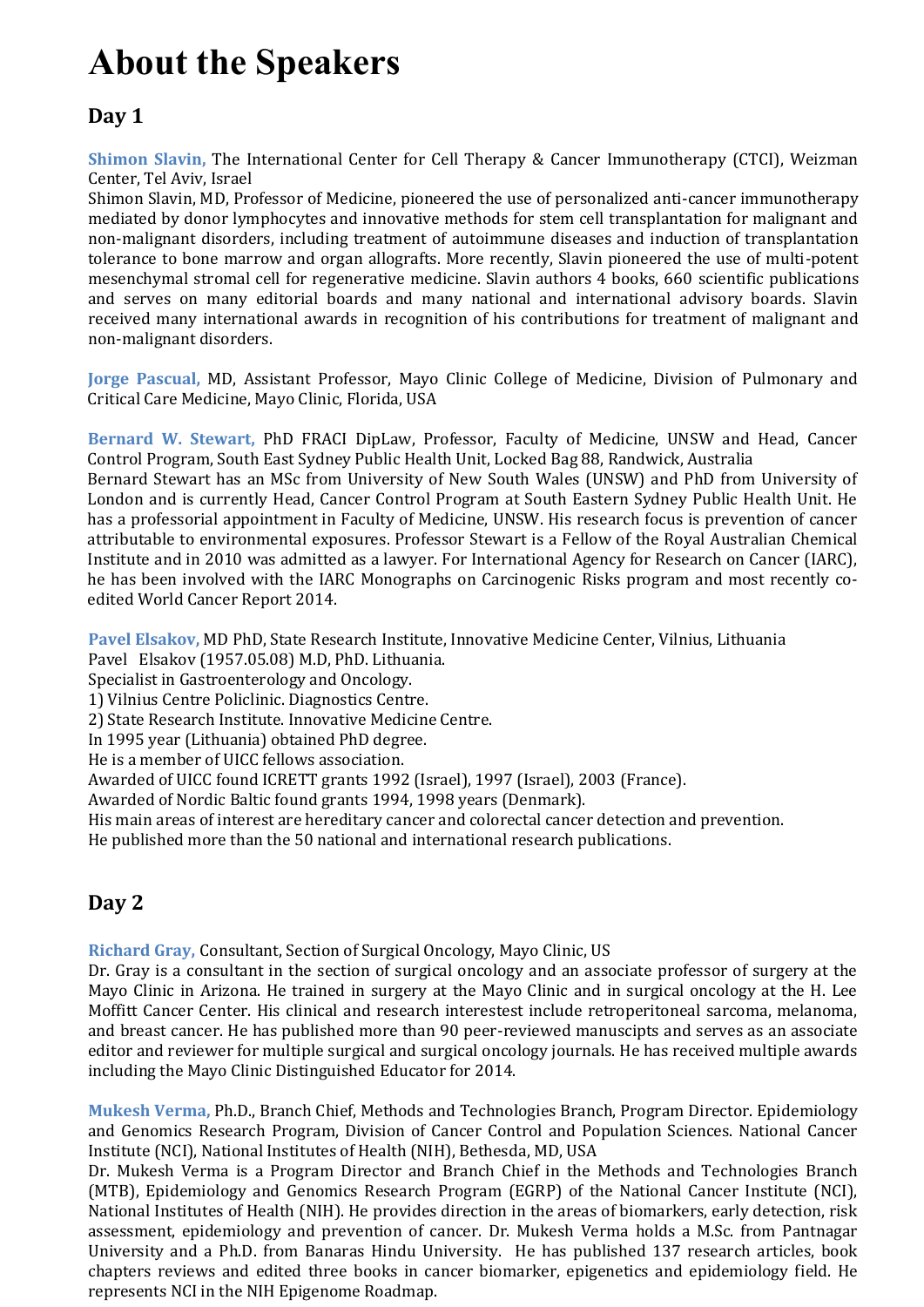<span id="page-8-0"></span>**[Zhixiang Wang,](http://www.medgen.ualberta.ca/AboutUs/Faculty/ZhixiangWang.aspx)** PhD, Department of Medical Genetics, Signal Transduction Research Group, Faculty of Medicine and Dentistry, University of Alberta, Edmonton, Canada

After obtained his PhD, Dr. Wang did his postdoctoral training at University of Toronto. He started his first independent research position as a Career Scientist at Northeastern Ontario Cancer Centre in 1996 and as an Assistant Professor at University of Ottawa in 1997. He moved to the Department of Cell Biology, University of Alberta as an Assistant Professor. He is now a Full Professor at the Department of Medical Genetics, University of Alberta. His research has focused on ErbB receptor-mediated cell signaling, receptor endocytosis, and human cancer.

#### <span id="page-8-1"></span>**Peter Creighton Elwood,** Cardiff University, Penylan, Cardiff, United Kingdom

For twenty years Elwood worked with Archie Cochrane and succeeded him as Director of an MRC Research Unit. On retirement he was granted an honorary professorship in Cardiff University. Together with Cochrane, Elwood reported the first randomised trial of aspirin prophylaxis in vascular disease in 1974. He continues to have an involvement in work on aspirin prophylaxis of vascular disease and of cancer, and, most recently on aspirin and an increase in the survival of patients with cancer.

<span id="page-8-2"></span>**Mircea Dediu,** MDPhD, Medical Oncology senior consultant, Chief of Medical Oncology Department, Institute of Oncology " Alexandru Trestioreanu" Bucharest , Bucharest, Romania

Dr. Mircea Dediu is the Head of the Medical Oncology Department at the Institute of Oncology Bucharest. He served as Romanian National Representative at ESMO during 2003-2011. He was accepted as full member of ASCO, ESMO, IASLC and EORTC. Dr. Dediu is deeply involved in clinical research, specifically the lung cancer field. His scientific contribution concluded in 42 full text papers published in prestigious international journals like: New England Journal of Medicine, Journal of Clinical Oncology, Annals of Oncology, Lung Cancer, and Journal of BUON. More than 25 personal communications were accepted for presentation (oral or poster) in prestigious international congresses.

<span id="page-8-3"></span>**Simonetta Monti,** Senior Assistant, Medico Assistente, Senology Division, Reparto di Senologia, Milano, Italy

Degree in Medicine and Surgery (09/28/1992) vote with 110/110 degree from the Faculty of Medicine of the University 'of L'Aquila, with a dissertation entitled "The treatment of cancer patients in the terminal phase".

Postgraduate Diploma in General Surgery (11/11/1997) with Honours degree from the School of Specialization in General Surgery at the University 'of L'Aquila, with a thesis entitled "Problems of surgical non-palpable lesions. A new method of preoperative localization with technetium 99m-labeled albumin. "Master's Degree in senology (01/20/2003), from the University 'degli Studi di Milano.From 01.07.1999 to date, serving as Senior Assistant in the Division of Breast European Institute of Oncology in Milan

<span id="page-8-4"></span>**Robert Thomas,** Consultant Oncologist, Cranfield University, Bedford and Addenbrooke's Cambridge University, Hospitals, UK

A Consultant Oncologist at, Bedford and Addenbrooke's, Hospitals.. A Professor at Cranfield University and senior Clinical lecturer at Cambridge University. He treats breast, prostate and bowel cancer with chemotherapy, radiotherapy and biological therapies but is also a stronger advocate of the role of self help and lifestyle strategies to improve well-being and outcome. He is author of the book "Lifestyle and Cancer" and editor of the cancer treatment and lifestyle website cancernet.co.uk.

He has published over a hundred scientific papers and was chief investigator of the double blind randomised controlled trial of a polyphenol / antioxidant rich supplement (Pomi-T) and designed the UK's first level 4 Cancer rehabilitation course for exercise professionals. He is a Media Spokesman and Chair of the Macmillan Cancer support exercise advisory group. In 2001 he was voted Hospital Doctor Magazine "Doctor of the Year" and in 2007 The British Oncology Association "Oncologist of the Year".

<span id="page-8-5"></span>**[Gwendolyn P. Quinn,](http://www.moffitt.org/)** Ph.D., Senior Member, Director Survey Methods Core, Professor, University of South Florida, Morsani College of Medicine, Tampa, FL , USA

Dr. Quinn is a Senior Member of Moffitt Cancer Center in the Health Outcomes and Behavior Program and Professor at the University Of South Florida College Of Medicine, Department of Oncologic Sciences. She is Director of the Moffitt Survey Methods Core. She is a health psychologist and bioethicist with a research focus on assessing the behavioral determinants of cancer patient's decisions about provider recommendations. Current projects include adult and pediatric oncology health care providers and reproductive health, barriers to clinical trial participation, ethical issues in genetic testing for hereditary cancer and the use of PGD and training researchers and clinician in conducting research with high risk populations.

<span id="page-8-6"></span>**Graeme Melville,** Macquarie University, Sydney, Australia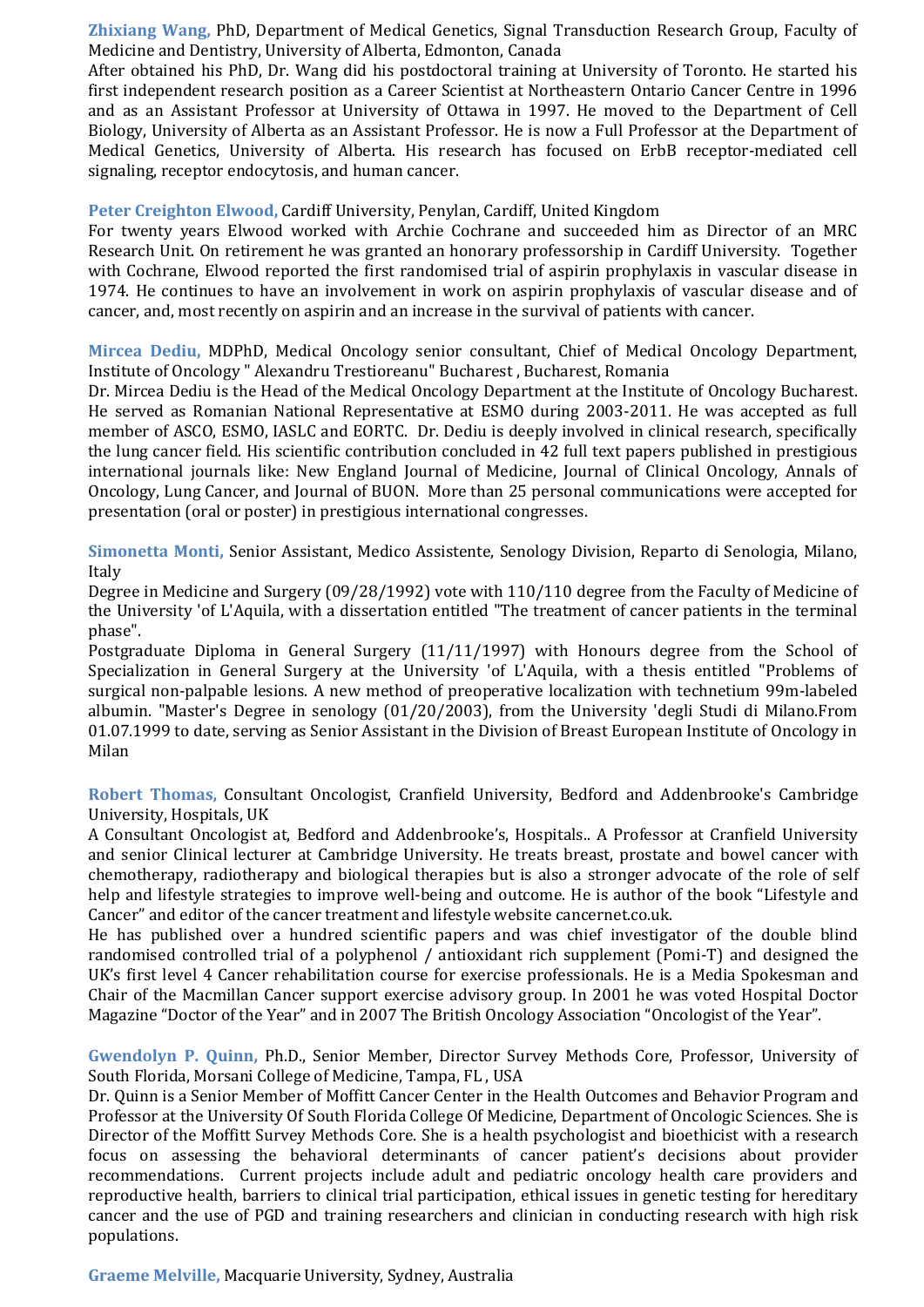Dr Graeme Melville was a senior nuclear researcher at St George Hospital in Sydney, Australia. In the past he was a professional tennis player, NASA astrophysics researcher (Magellan Project), university lecturer and government science policy advisor. Dr Melville has worked in a senior position with the Department of Defence and published many papers in astrophysics and nuclear physics as well as being Editor-in-Chief of an international journal. He was the recipient of the 2005 'Physics in Industry Day' award and 2007 'Research Futures Forum' prize. He is currently the Chairman of the Australian Institute of Physics (NSW) and has published two books. His current research involves producing Ac-225 for 'Targeted Alpha Therapy' (TAT) - a new kind of cancer treatment.

### <span id="page-9-0"></span>**Day 3**

<span id="page-9-1"></span>**[Janne Lehtio,](http://ki.se/en/onkpat/janne-lehtios-group)** Karolinska Institutet, SciLifeLab, Stockholm, Sweden

Associate Professor Janne Lehtiö is principle investigator at Karolinska Institutet and head of clinical proteomics platform at Karolinska University Hospital and Science for life Laboratory, Stockholm, Sweden. Dr Lehtiö's major research interest is to improve human proteome analysis and to use this indepth proteome information to personalize cancer therapy. Lehtiö's group has published number of methods to improve proteome analysis in leading journals and applied these methods in biomarker and disease mechanism studies. He's laboratory is focusing on cancer and clinical sample analysis using so called proteogenomics methods to connect information from genomics and proteomics levels.

<span id="page-9-2"></span>**Marco Ruggiero,** Department of Experimental and Clinical Biomedical Sciences, University of Firenze, Firenze, Italy

Marco Ruggiero holds a PhD in Molecular Biology, is a certified Medical Doctor specialised in Clinical Radiology. He served in the Army as Medical Lieutenant with specific training in chemical, biological and nuclear warfare. He worked at Burroughs Welcome Co. North Carolina, USA publishing a seminal paper with Nobel Laureate Sir John Vane and at the National Cancer Institute of the NIH in Bethesda, working with Dr. Stuart A. Aaronson and Dr. Peter Duesberg. He has published more than 150 peer-reviewed scientific papers including papers on the immunotherapy of cancer and chronic fatigue syndrome.

<span id="page-9-3"></span>**Nives Pećina-Šlaus,** Department of Biology, Laboratory for Neurooncology, Croatian Institute for Brain Research, Medical School University of Zagreb, Zagreb, Croatia

Nives Pecina-Slaus is full professor at the department of biology and Head of the Laboratory of neurooncology Croatian institute for brain research. She has received her BS in 1990, her MS in 1992, from the University of Zagreb, Faculty of Sciences, and her PhD in the field of molecular oncology in 1998, from Medical School. She was trained at Cold Spring Harbor Laboratory, New York, and at Georgetown University, Washington DC. She was granted 5 scientific projects. Her resarch has led to more than 100 publications – 49 scientific papers, a book, abstracts and book chapters. Her main fields of reseach are cancer genetics, Wnt signaling pathway, tumor suppressor genes, oncogenes, genetics of brain tumors. She is a member on editorial boards of Frontiers in Bioscience, Acta Clinica Croatica, Cancer Cell International and Croatian Medical Journal. She teaches medical biology and was mentor on numberous theses. She was awarded three scientific awards, by Croatian Medical Association, by Academy of Medical Sciences and in 2011. She received National Science Award.

<span id="page-9-4"></span>**John Maher, Senior Lecturer in Immunology, NIHR Biomedical Research Centre at Guy<sup>1</sup>s and St Thomas<sup>1</sup>** NHS Foundation, Trust and King<sup>1</sup>s College London, Research Oncology, Division of Cancer Studies, Guy's Hospital campus, St Thomas St, London, United Kingdom

Dr John is a clinical immunologist and immunopathologist who leads the "CAR Mechanics" research group within King's College London. His research group is focused on the development of adoptive immunotherapy for cancer and other pathologies using CAR engineered and gamma delta T-cells. He is also a consultant immunologist within King's Health Partners and Barnet & Chase Farm NHS Trust.

<span id="page-9-5"></span>**[Natasha Kyprianou,](http://surgery.med.uky.edu/users/nkypr2)** James F. Hardymon Chair in Urology Research, Professor of Urology, Molecular Biochemistry, Pathology and Toxicology, Combs, Rm 306, University of Kentucky College of Medicine, Lexington, KY, US

Dr. Kyprianou is currently a professor of urology, molecular and cellular biochemistry, pathology and toxicology. A leading investigator in prostate cancer research, she is internationally recognized for her seminal contributions to the identification of apoptosis as a mechanism underlying therapeutic response of breast and prostate tumors to hormone treatment. Her research focuses on apoptosis signaling during prostate cancer progression to metastasis, and development of novel molecular therapeutics targeting advanced prostate cancer. Her book entitled "Molecular Exploitation of Apoptosis Pathways in Prostate Cancer" was recently published by Imperial College Press, London, UK.

<span id="page-9-6"></span>**Patricia Tak Hing Tai**, University of Saskatchewan, Regina, Saskatchewan, Canada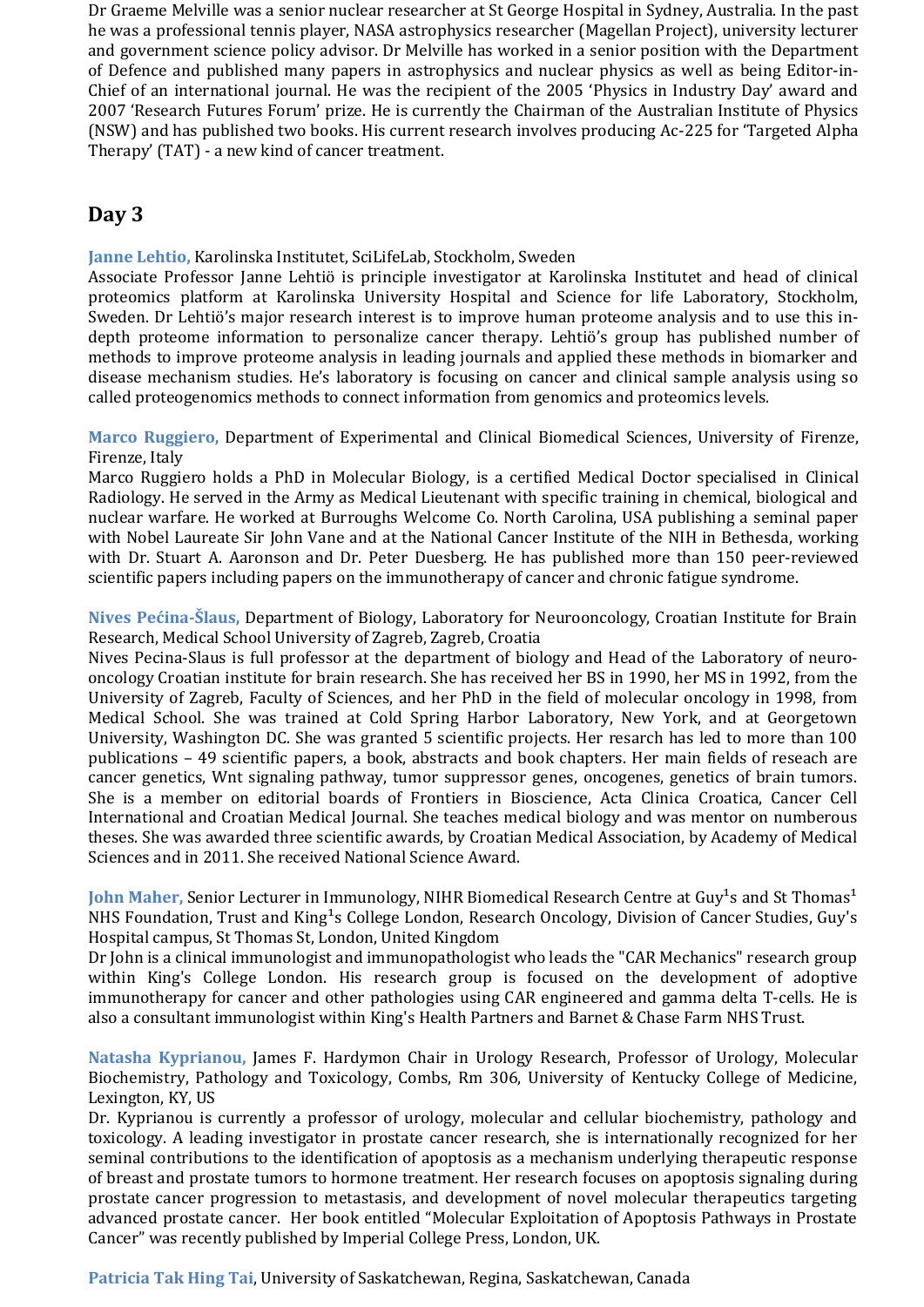Professor Patricia Tai graduated from the University of Hong Kong in 1984 with a gold medal. She started oncologic research in University of Hong Kong. She joined the University of Saskatchewan, Canada since 1998. Her research employed the Saskatchewan Cancer Registry which is among one of the oldest registry in North America, recognized on many occasions by the North American Association with gold medals. She won many awards and was invited speaker in many conferences. She has 115 presentations, 97 abstracts and 107 full publications. She is an UpToDate author on skin cancer.

## <span id="page-10-0"></span>**Discussion Sessions**

The discussion sessions are an opportunity for informal questions and answers. This is an ideal opportunity to get advice and opinion from experts in this area. This session is not for questions about specific talks, which can be asked after the speakers session, but for discussing either general topics or specific issues.

#### <span id="page-10-1"></span>**Session breaks**

All breaks and registrations will take place in the exhibition area where there will be lunch and refreshments.

Please try to visit all the exhibition stands during this event. Not only do our sponsors enable Euroscicon to keep the registration fees competitive, but they are also here specifically to talk to you

#### <span id="page-10-4"></span><span id="page-10-3"></span><span id="page-10-2"></span>**Lunch**

- All the chicken in our lunch buffet is Halal
- We have a number of dishes that are gluten free
- We have a range of vegetarian dishes which are separated from the meat and fish dishes

#### <span id="page-10-6"></span><span id="page-10-5"></span>**Frequently asked questions about our events**

#### <span id="page-10-7"></span>**Is the delegate list available?**

Yes this is available to everyone who attends the event and our sponsors.

It is available in real time. To access the list please just log into your registration details or use the QR code on right of the agenda card which is provided on the day of the event.

You will not be included in this list if you have opted out and you can do this by logging into your registration details. This list will not be sold or ever give out to third parties.

#### <span id="page-10-8"></span>**Can I have the speakers slides?**

We cannot give out the slides from our speaker's presentations as they are deleted immediately after each event. If you require a particular set of slides please approach the speaker. We will however have a meeting report and you will be emailed when this report is published.

#### <span id="page-10-9"></span>**Can I have a notepad?**

Notepads and pens are provided in the delegate bags and at the registration desk

#### <span id="page-10-10"></span>**How can I keep up to date with Euroscicon Events?**

To keep updated on our events and other Life Science News, please sign up for our newsletter a[t](http://www.eurosciconnews.com/) [www.eurosciconnews.com](http://www.eurosciconnews.com/)

#### <span id="page-10-11"></span>**I don't want my photograph on any Euroscicon promotional material**

Please let our tech person know

#### <span id="page-10-12"></span>**Is there WIFI?**

Yes, please ask registration for log in details

#### <span id="page-10-13"></span>**Can I have a CPD certificate?**

Your CPD certificate will be available after lunch in the exhibition area

Please remember that EuroSciCon is a small independent company with no subsidies from society memberships or academic rates for venues. We try to be as reasonably priced as possible and our delegate rates are substantially lower than comparable commercial meeting organisations